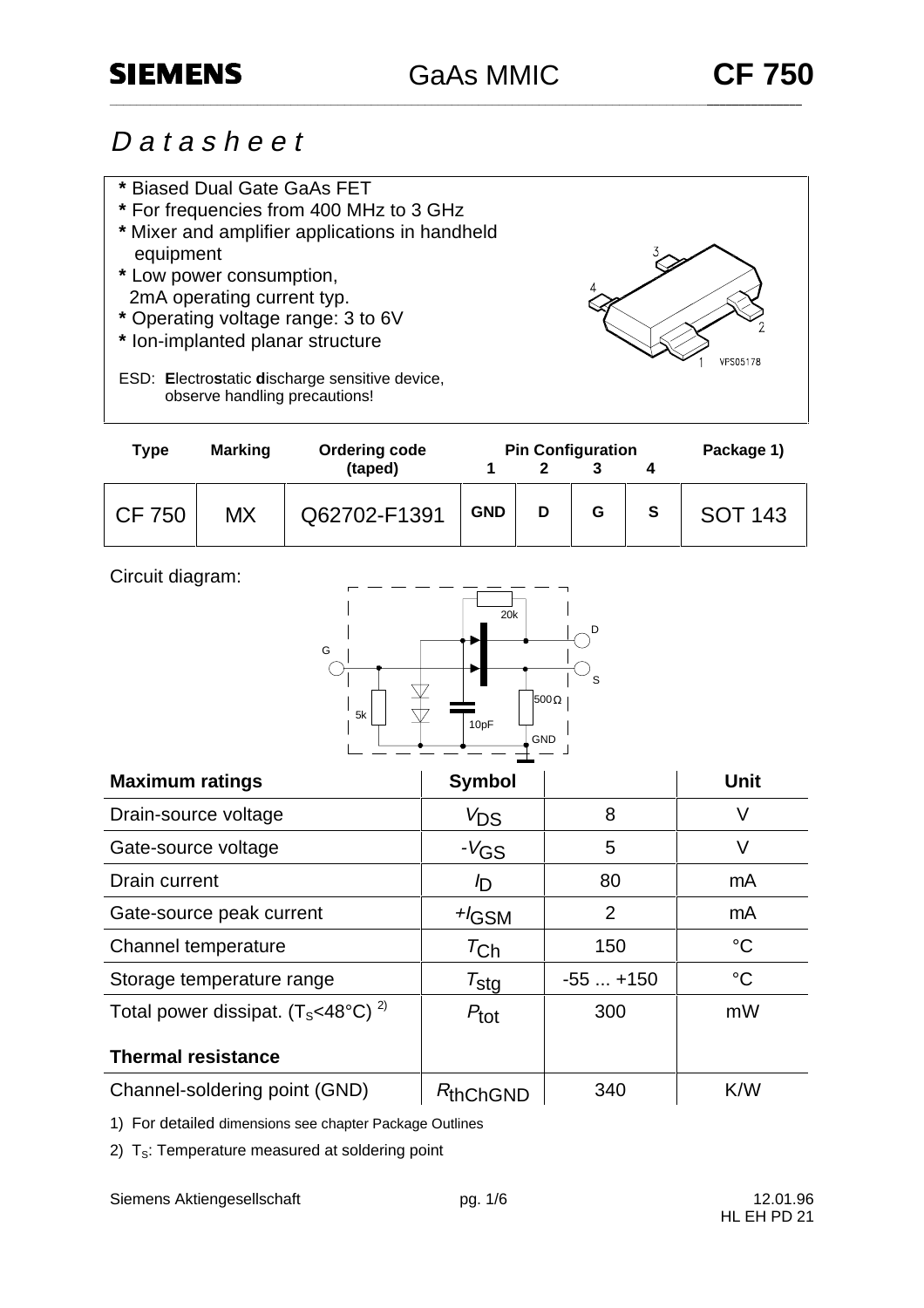**Electrical characteristics**  $T_A = 25^{\circ}$ C, unless otherwise specified

| <b>DC</b> characteristics                        | <b>Symbol</b> | min | typ | max | <b>Unit</b>    |
|--------------------------------------------------|---------------|-----|-----|-----|----------------|
| Drain-Source Breakdown Voltage                   | $V_{DS(BR)}$  |     |     |     |                |
| $I_D = 500 \mu A$ , $-V_{GS} = 4V$               |               | 8   |     |     | V              |
| <b>Drain Current</b>                             |               |     |     |     |                |
| $V_{\text{GGND}} = 0V$ , $V_{\text{DS}} = 3.8 V$ | $I_{DSS,P}$   | 1.6 | 2   | 2.8 | mA             |
| S-pin not connected                              |               |     |     |     |                |
| <b>Drain Current</b>                             |               |     |     |     |                |
| $V_{GS} = 0V$ , $V_{DS} = 3.8 V$                 | $I_{DSS}$     |     | 50  |     | mA             |
| S-pin connected to GND                           |               |     |     |     |                |
| Transconductance                                 |               |     |     |     |                |
| $I_D = 10$ mA, $V_{DS} = 3.8$ V                  | $g_{\rm m}$   |     | 25  |     | m <sub>S</sub> |
| S-pin connected to GND                           |               |     |     |     |                |

# **Electrical characteristics of CF 750 in Amplifier Application**

 $T_A = 25 °C$ ,  $V_{DGND} = 3.8 V$ ,  $R_S = R_L = 50 \Omega$ , unless otherwise specified

| <b>Amplifier Application</b> | <b>Symbol</b>     | min | typ  | max | <b>Unit</b> |
|------------------------------|-------------------|-----|------|-----|-------------|
| <b>Power Gain</b>            | $G_{PS}$          |     |      |     |             |
| $I_D = 2$ mA, f = 900 MHz    |                   |     | 11   |     | dB          |
| Noise Figure                 | $\sqrt{F}$        |     |      |     |             |
| $I_D = 2$ mA, f = 900 MHz    |                   |     | 1.6  |     | dB          |
| 3rd Order Intermodulation    | <b>IPIP3</b>      |     |      |     |             |
| $I_D = 2$ mA, f = 900 MHz    |                   |     | $-1$ |     | dBm         |
| 3rd Order Intermodulation    | OPIP <sub>3</sub> |     |      |     |             |
| $I_D = 2$ mA, f = 900 MHz    |                   |     | 10   |     | dBm         |
| <b>Power Gain</b>            | $G_{PS}$          |     |      |     |             |
| $I_D = 2$ mA, f = 1.8 GHz    |                   |     | 10   |     | dB          |
| Noise Figure                 | $\mathcal{F}$     |     |      |     |             |
| $I_D = 2$ mA, f = 1.8 GHz    |                   |     | 1.9  |     | dB          |
| 3rd Order Intermodulation    | <b>IPIP3</b>      |     |      |     |             |
| $I_D = 2$ mA, f = 1.8 GHz    |                   |     | -1   |     | dBm         |
| 3rd Order Intermodulation    | OPIP <sub>3</sub> |     |      |     |             |
| $I_D = 2$ mA, f = 1.8 GHz    |                   |     | 9    |     | dBm         |

Siemens Aktiengesellschaft pg. 2/6 12.01.96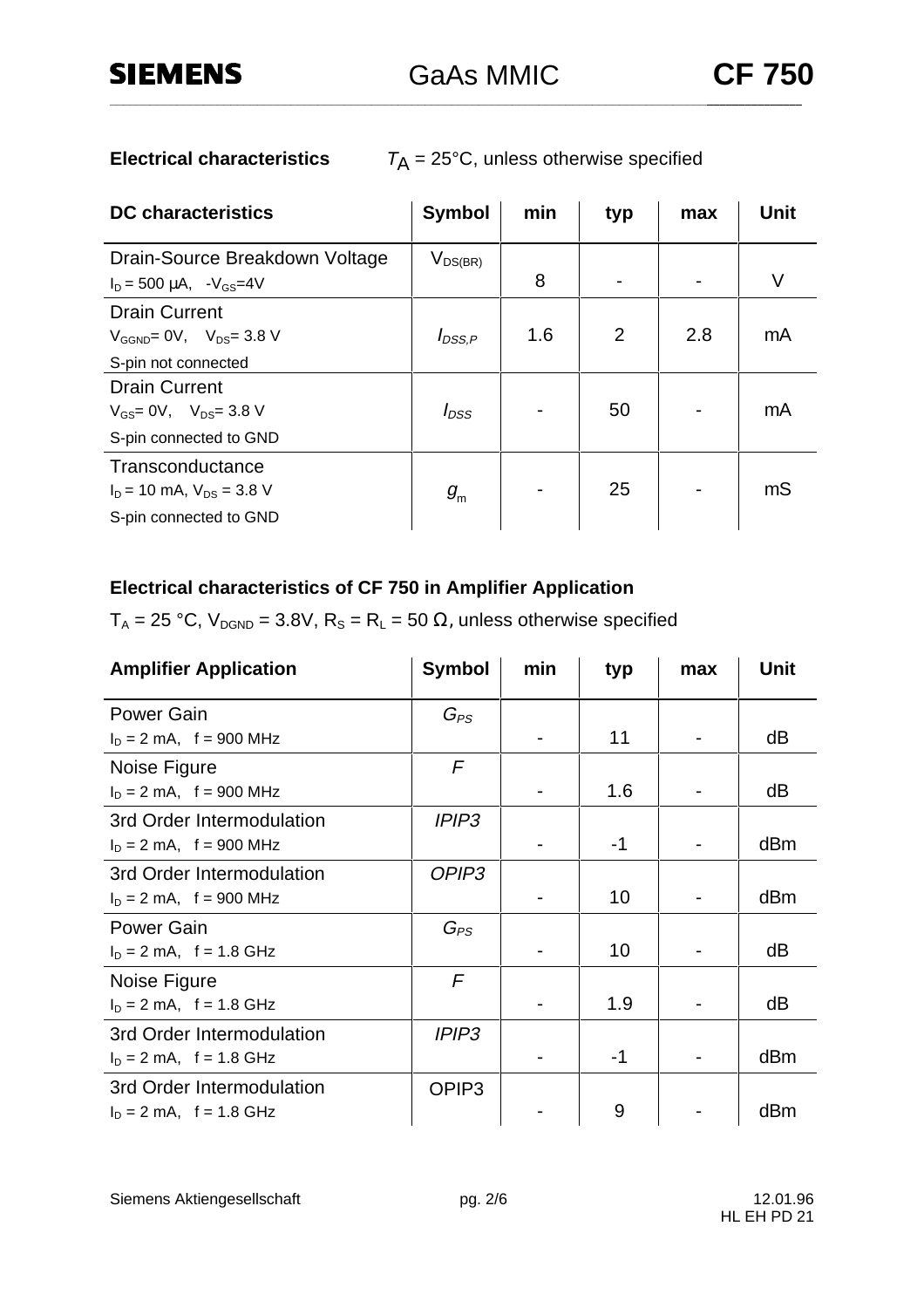# **Electrical characteristics of CF 750 in Mixer Application**

 $T_A = 25 °C$ ,  $V_{DGND} = 3.8 V$ ,  $R_S = R_L = 50 \Omega$ , unless otherwise specified

| <b>Mixer Application</b>                                                                                                    | <b>Symbol</b>     | min | typ | max | Unit |
|-----------------------------------------------------------------------------------------------------------------------------|-------------------|-----|-----|-----|------|
| Single Sideband Noise Figure<br>$f_{RF}$ = 945 MHz, $f_{LO}$ = 900 MHz<br>$f_{IF} = 45 \text{ MHz}, P_{LO} = 3 \text{ dBm}$ | $F_{\rm SSB}$     |     | 4.5 |     | dB   |
| <b>Conversion Gain</b><br>$f_{RF}$ = 945 MHz, $f_{LO}$ = 900 MHz<br>$f_{IF} = 45 \text{ MHz}, P_{LO} = 3 \text{ dBm}$       | $G_a$             |     | 15  |     | dB   |
| 3rd Order Intermodulation<br>$f_{RF}$ = 945 MHz, $f_{LO}$ = 900 MHz<br>$f_{IF} = 45 \text{ MHz}, P_{LO} = 3 \text{ dBm}$    | <b>IPIP3</b>      |     | -5  |     | dBm  |
| 3rd Order Intermodulation<br>$f_{RF}$ = 945 MHz, $f_{LO}$ = 900 MHz<br>$f_{IF} = 45 \text{ MHz}, P_{LO} = 3 \text{ dBm}$    | OPIP <sub>3</sub> |     | 10  |     | dBm  |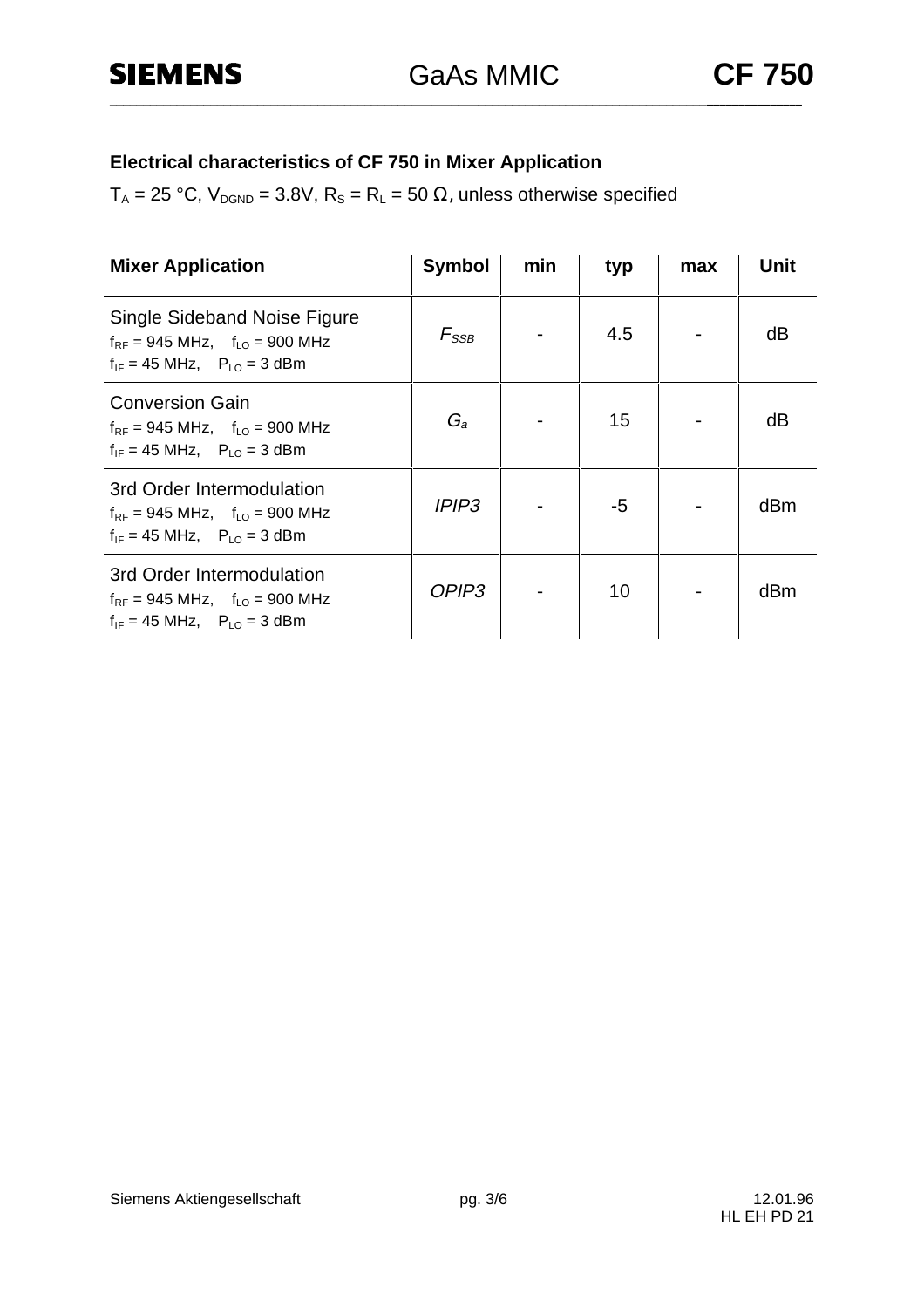### **Typical Common Source S-Parameters**

Bias conditions:  $V_{DGND} = 3.8 V$ ,  $I_D = 2 mA$ Source-Pad RF-grounded by capacitor with low inductance (< 0.5nH ) !

|      | S <sub>11</sub> |            | S21  |            | S <sub>12</sub> |            |      | S <sub>22</sub> |
|------|-----------------|------------|------|------------|-----------------|------------|------|-----------------|
| GHz  | <b>MAG</b>      | <b>ANG</b> | MAG  | <b>ANG</b> | MAG             | <b>ANG</b> | MAG  | <b>ANG</b>      |
| 0.01 | 0.97            | -1         | 1.78 | 179        | 0.002           | 89         | 0.98 | -1              |
| 0.1  | 0.97            | -3         | 1.78 | 175        | 0.008           | 84         | 0.98 | -2              |
| 0.25 | 0.96            | -8         | 1.76 | 169        | 0.015           | 78         | 0.97 | -6              |
| 0.5  | 0.94            | $-16$      | 1.73 | 155        | 0.027           | 75         | 0.95 | $-11$           |
| 0.75 | 0.91            | $-26$      | 1.70 | 141        | 0.039           | 71         | 0.93 | -16             |
| 1.00 | 0.87            | -34        | 1.68 | 127        | 0.046           | 64         | 0.91 | $-22$           |
| 1.25 | 0.83            | -42        | 1.65 | 118        | 0.052           | 62         | 0.89 | $-26$           |
| 1.5  | 0.87            | -49        | 1.62 | 108        | 0.061           | 57         | 0.88 | $-30$           |
| 1.75 | 0.72            | $-57$      | 1.59 | 95         | 0.066           | 55         | 0.87 | $-34$           |
| 2.00 | 0.66            | $-65$      | 1.54 | 82         | 0.069           | 52         | 0.86 | $-38$           |
| 2.25 | 0.61            | $-73$      | 1.51 | 71         | 0.071           | 54         | 0.85 | -43             |
| 2.5  | 0.56            | -81        | 1.47 | 60         | 0.073           | 60         | 0.84 | -48             |
| 2.75 | 0.52            | $-87$      | 1.45 | 52         | 0.074           | 63         | 0.83 | $-52$           |
| 3.00 | 0.49            | -93        | 1.42 | 45         | 0.075           | 66         | 0.82 | $-56$           |

## **Typical Common Source Noise Parameters**

Bias conditions:  $V_D= 3 V$ ,  $I_D= 2 mA$ ,  $Z= 50\Omega$ 

|            | opt        |            | Rn | $Rn/50\Omega$ | F min |
|------------|------------|------------|----|---------------|-------|
| <b>MHz</b> | <b>MAG</b> | <b>ANG</b> | Ω  |               | dB    |
| 200        | 0.80       | 5          | 75 | 1.50          | 1.2   |
| 450        | 0.79       | 12         | 60 | 1.20          | 1.2   |
| 800        | 0.68       | 23         | 51 | 1.02          | 1.5   |
| 900        | 0.63       | 26         | 49 | 0.98          | 1.6   |
| 1200       | 0.58       | 34         | 45 | 0.90          | 1.7   |
| 1500       | 0.54       | 42         | 40 | 0.80          | 1.8   |
| 1800       | 0.52       | 51         | 36 | 0.72          | 1.9   |
| 1900       | 0.50       | 53         | 35 | 0.70          | 1.9   |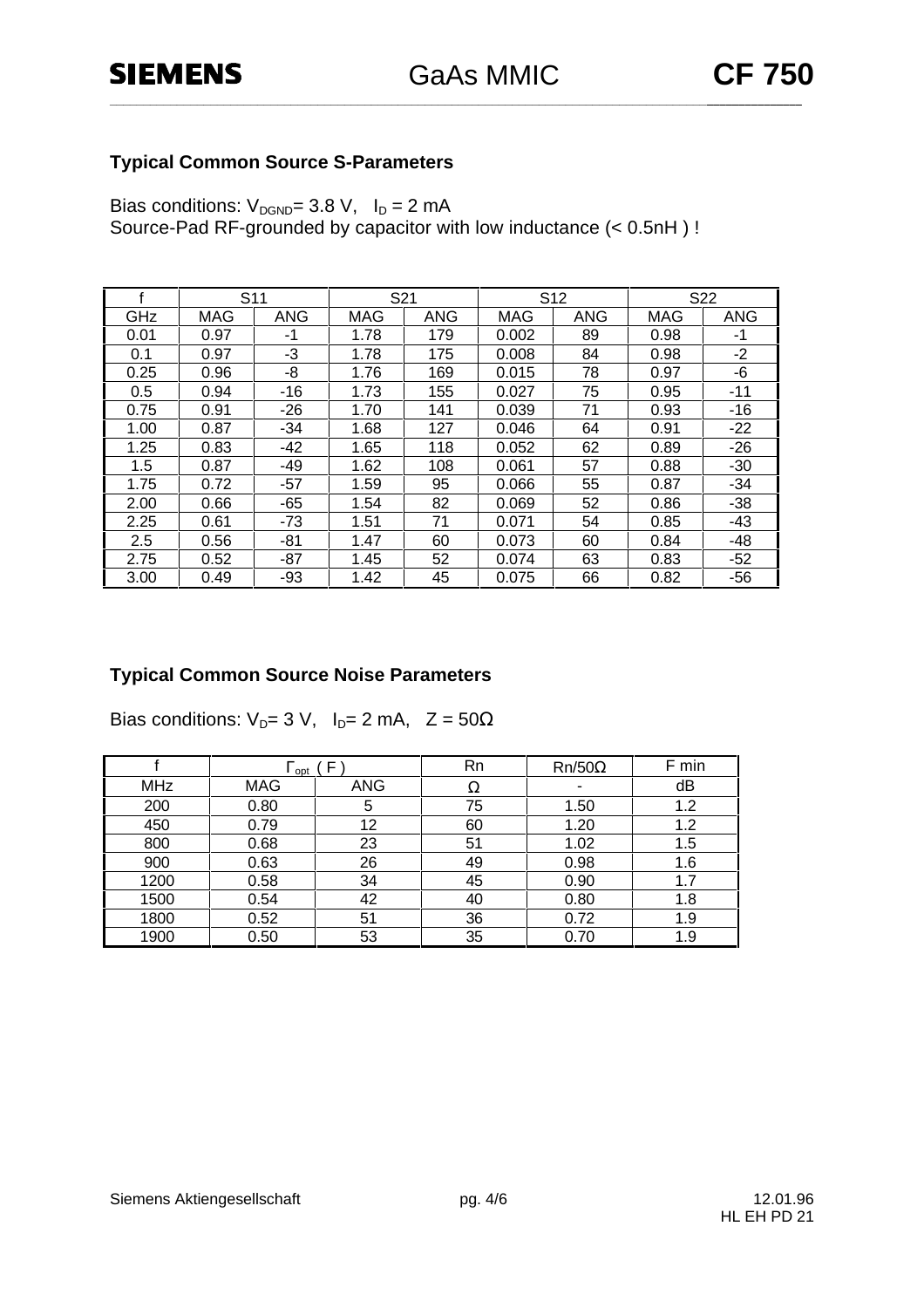Output characteristics  $I_D = f (V_{DGND})$  at nominal operating point; S not **connected.**



Output characteristics  $I_D = f (V_{DS})$ , S connected to GND.



Siemens Aktiengesellschaft pg. 5/6 12.01.96